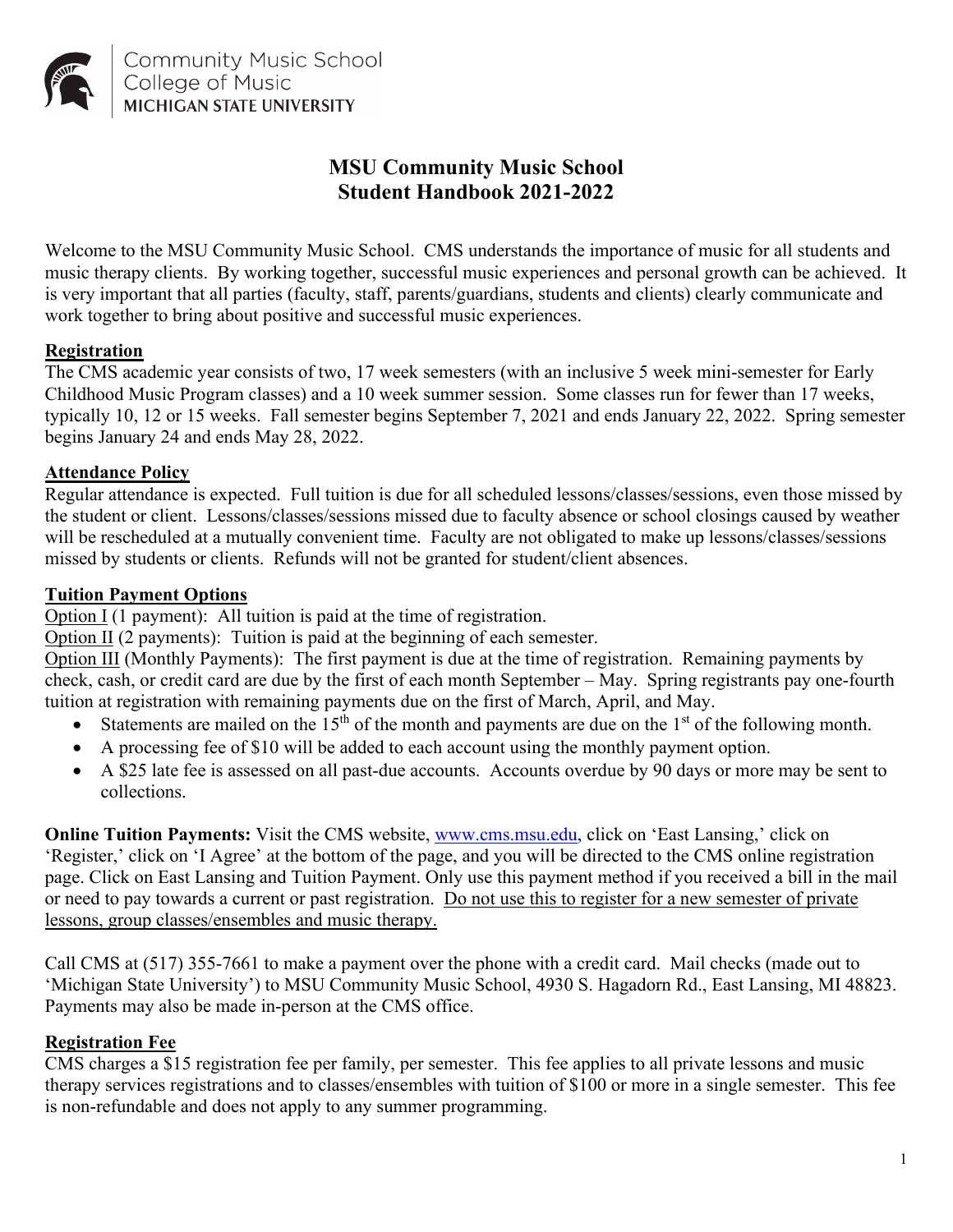### **Withdrawal**

A notice of withdrawal by phone or in writing must be submitted to the Community Music School Registrar for a student to be withdrawn. Notifying the teacher or therapist is not sufficient. Students/clients may not withdraw from group classes or ensembles for credit or refund once the semester begins. Students/clients who withdraw from lessons must pay for the first half of the semester. If students/clients withdraw from the second half of the semester before October 30 (fall semester) or March 19 (spring semester) they do not need to pay for the second half of the semester. Students/clients who stop attending lessons during the second half of the semester are still obligated to pay for the entire semester.

### **Financial Aid**

The Community Music School awards limited financial aid to students/clients based on need. The CMS Financial Aid Fund is supported by the proceeds from sponsorships and donations. Aid funding is limited each semester and awarded in order of application. Documentation of household income on a 1040 tax form from the previous year must be submitted with the application form.

Fall Financial Aid application deadline: September 18, 2021 Spring Financial Aid application deadline: February 5, 2022 Summer Financial Aid application deadline: Two-three weeks before lessons/program begins

Withdrawal from any program during the semester for any reason except for special circumstances approved by the Community Music School Director will result in revocation of the financial aid award. Approved withdrawals will result in prorated aid according to the number of lessons/classes/sessions received at the date of withdrawal. In some cases, an additional payment may be required. Early withdrawal without the approval of the Director will result in revocation of the financial aid and full payment will be required. This is based on the CMS refund policy: withdrawal from lessons/sessions before October 30 will result in a refund or credit of 8 lessons/sessions for the fall semester tuition and no charge for the spring semester. Withdrawal from lessons/sessions for the spring semester before March 19 will result in a refund or credit of 8 lessons/sessions. Refunds for group classes or ensembles are not possible after the first class/ensemble meeting.

### **Office Hours**

The Community Music School office hours are Monday-Thursday 8:00 a.m.-9:00 p.m., Friday 8:00 a.m.-8:00 p.m., and Saturday 9:00 a.m.-4:00 p.m.

## **Parking at CMS**

CMS is considered an MSU on-campus building and has a paid parking lot. When visiting CMS, there are kiosks near the entrance outside and inside the lobby to pay for parking. The cost is \$1.20/hour and the parking lot is enforced from 7 a.m. to 6 p.m., Sunday through Saturday. Parking can be paid by credit/debit card or cash. *(If paying in cash, you will need the exact amount as the machines do not provide change.)* You do not need to pay for parking if you are parked in a handicap spot with a valid handicap pass, and/or have a valid MSU faculty/staff parking pass.

## **School Closings**

In the event of inclement winter weather, lessons, classes and sessions will be rescheduled when possible or account credits will be arranged. When the Community Music School is closed, announcements will be posted on the website and outgoing phone message as well as on school closing lists with local radio and television stations. Please remember that CMS closes independently of area schools, including East Lansing Public Schools. If you have any question about whether or not CMS is closed, please check the website [\(www.cms.msu.edu\)](http://www.cms.msu.edu/) or call the office at (517) 355-7661.

## **Media Release**

CMS uses photography and video to document lessons, classes, sessions and events. These photos may be used in brochures, advertising or public relations activities. Photographs featuring registered students/clients are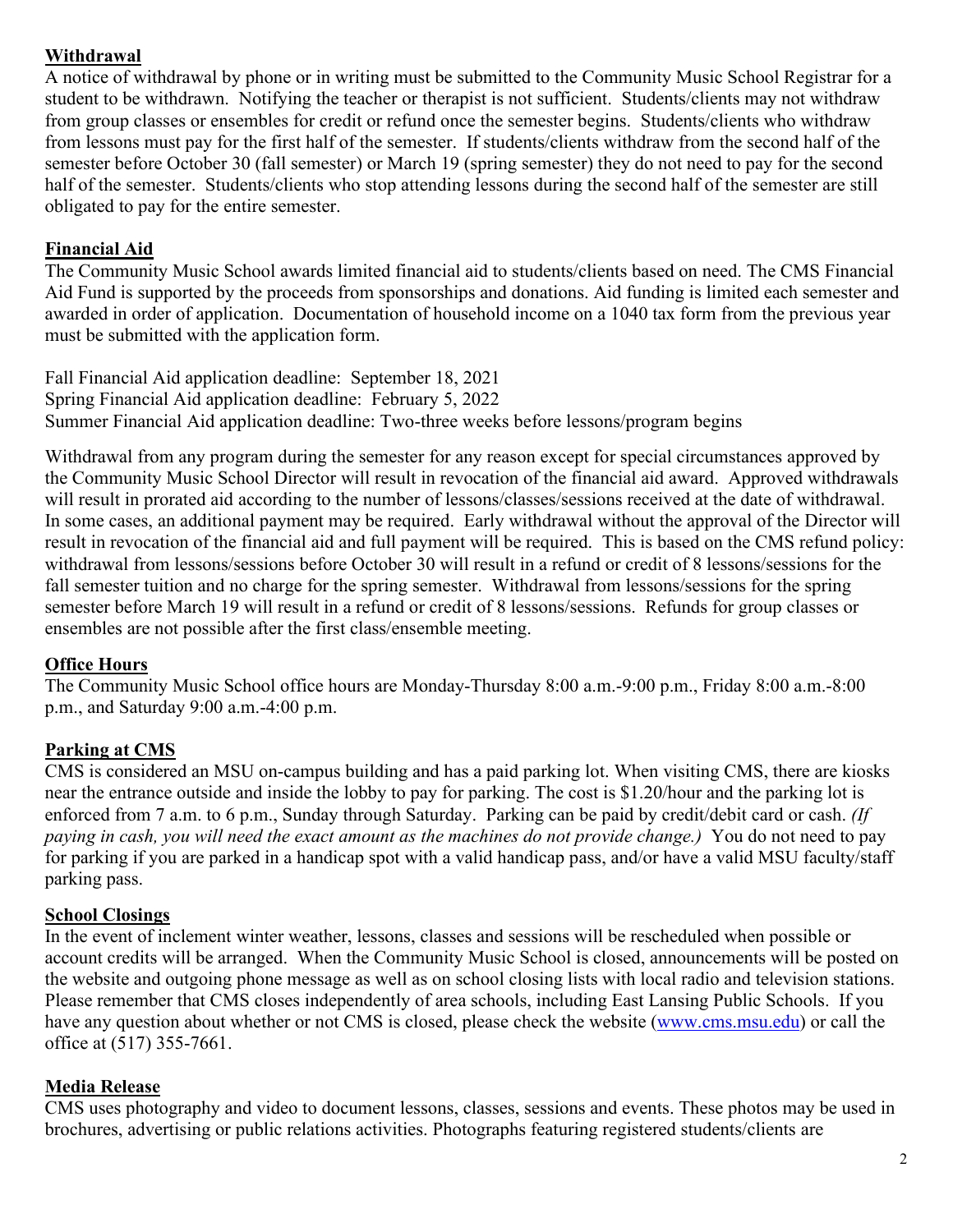considered eligible for publication or public use unless a student/client (or parent/guardian of a student/client under age 18) submits a Request for Non-Use Form, available through the Registrar.

### **Illness Policy – COVID-19 Information**

To slow the spread of illness and COVID-19, the Community Music School and Michigan State University are directing everyone to take personal responsibility to protect their own health and safety, as well as the health and safety of MSU faculty, staff, students, visitors and loved ones. Please visit the following websites to read more about MSU's response to COVID-19 and requirements for all visitors to campus.

• Together We Will, MSU's central COVID-19 resource page:<https://msu.edu/together-we-will/>

Students, clients, families and caregivers should not attend an in-person class or therapy session or enter the Community Music School building while they are experiencing respiratory symptoms such as fever, cough, shortness of breath, sore throat, runny or stuffy nose, body aches, headache, chills or fatigue.

### **Contacting a Student During Class via the CMS Office**

If at any time during program hours a parent/guardian needs to contact a program participant, please call the office at (517) 355-7661 stating the student's name, activity and/or instructor/therapist. A CMS staff member will then notify the instructor/therapist that the student's parent/guardian has requested contact with the student/client.

#### **MSU Youth Programs Pick-up, Drop-off and Commuter Permission Form**

A MSU Youth programs Parent/Guardian Pick-up, Drop-off and Commuter Permission Form must be completed each school year for all students/clients under the age of 18. Each student/client under age 18 must be escorted to their classroom/studio by a parent, legal guardian or other responsible adult who is listed on the form. A student/client will only be released to their parent, legal guardian, or other responsible adult listed on form. Individuals (other than parents/legal guardians) must be 18 years of age or older in order to be designated on the form as having drop off/pickup privileges. This form also needs to be completed if a student under the age of 18 will be commuting independently to and from CMS. All changes to the form must be made in writing by a student/client's parent or legal guardian and provided to the CMS office. A copy of the form can be found on the MSU website: [https://www.hr.msu.edu/policies-procedures/university-wide/documents/pick-up-drop-off](https://www.hr.msu.edu/policies-procedures/university-wide/documents/pick-up-drop-off-commuter-form.pdf)[commuter-form.pdf](https://www.hr.msu.edu/policies-procedures/university-wide/documents/pick-up-drop-off-commuter-form.pdf) 

All students/clients are expected to arrive on time for each lesson, class or session. Please do not arrive more than 15 minutes before the start time of the activity. CMS faculty and staff do not supervise children who arrive too early. Please make sure that students/clients are picked up from CMS on time after their activities have concluded

#### **Approval of Policies and Procedures**

By submitting your payment and registration form, you are agreeing to abide by the policies of the MSU Community Music School. CMS reserves the right to change any curricular offering, policy, procedure or fee.

### **Children and Youth Medical/Behavioral Incidents or Emergencies**

In case of a medical or behavioral incident/emergency, the parent/guardian of the participant involved and/or the emergency contact listed on the student/client registration form will be contacted via phone by a CMS staff member. All phone numbers on file will be called until someone is reached.

The CMS staff may be unable to contact a parent/guardian or emergency contact to consent for emergency care. If this is the case, the signed medical treatment authorization gives CMS staff consent to contact emergency medical services. Minor aged students/clients will be taken to Sparrow Hospital, 1215 E. Michigan Ave., Lansing, MI 48912 by EMS. Parents/guardians will be notified via phone by a CMS staff member.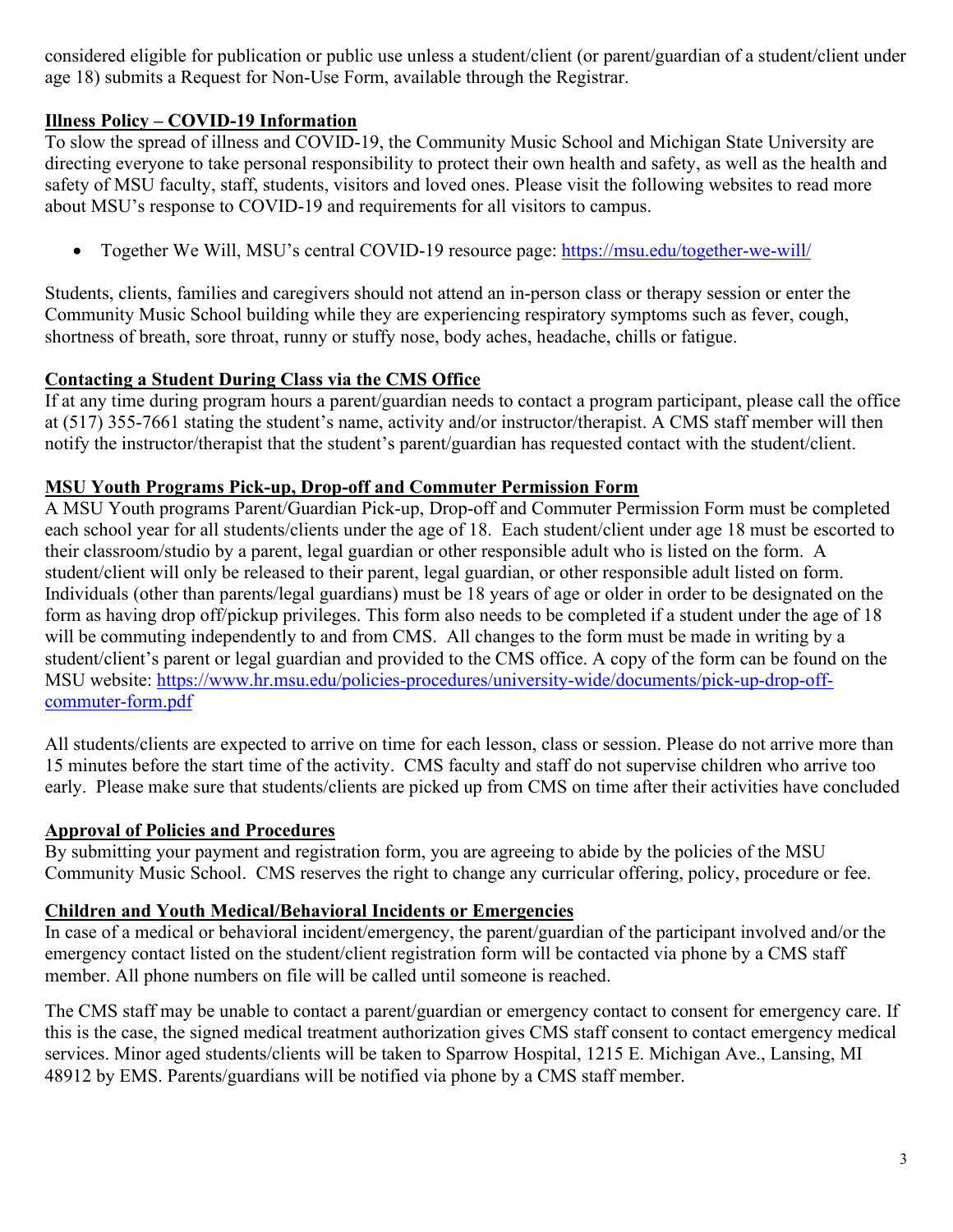### **Adult Emergencies**

In case of an emergency concerning an adult student/client, the contacts listed on the student's registration form will be phoned by a CMS staff member. If medical treatment is necessary and the medical treatment authorization was signed by the student/client/legal guardian, CMS will contact emergency medical services immediately.

### **Accommodations**

Michigan State University and the MSU Community Music School are committed to providing equal opportunity for participation in all programs, services and activities. Accommodations for persons with disabilities and special needs may be requested by contacting Jaime DeMott, CMS director at (517) 884-4827 or jdemott@msu.edu.

## **General Guidelines and Conduct Rules**

### • **General Rules:**

- o There is no gum, candy, food or beverage allowed in classrooms, studios, therapy clinics and performance spaces.
- o Please do not use cell phones during lessons, classes, sessions and ensemble rehearsals.
- o Please do not use cell phones outside of studios and classrooms. Use the lobby on the first floor to make phone calls.

## • **Conduct Rules:**

- o Misuse or damage of University property/building is prohibited and participants who are found misusing or damaging University property may be financially responsible for all damages. (i.e. destroying instruments, writing on walls, etc.).
- o No theft of property regardless of owner will be tolerated.
- o Hazing and bullying, which includes physical, verbal or cyber-bullying will not be tolerated by MSU or CMS.
- o MSU and CMS prohibits the possession and use of alcohol, tobacco, drugs, fireworks, guns and other weapons.
- o MSU and CMS prohibits the use of cameras and other digital recording devices (i.e. cell phones, tablets, etc.) in bathrooms and other areas where privacy is expected by participants.
- o No violence, sexual harassment, sexual conduct or other sexually inappropriate conduct of any kind will be tolerated at MSU or CMS.
- o No harassment in violation of the University Anti-Discrimination Policy will be tolerated. The University Anti-Discrimination Policy can be found at [http://www.com.msu.edu/Admissions/Anti\\_Discrimination.pdf.](http://www.com.msu.edu/Admissions/Anti_Discrimination.pdf)

## • **Title IX:**

Consistent with Title IX, MSU's Relationship Violence and Sexual Misconduct Policy and Anti-Discrimination Policy expressly prohibit discrimination on the basis of sex. Discrimination on the basis of sex includes:

- o Excluding, separating, denying benefits to, or otherwise treating a person differently on the basis of sex
- o Sexual harassment
- o Sexual assault

MSU's Title IX Coordinator oversees the University's compliance with Title IX, including its complaint procedures, and is available to meet with youth program participants about matters involving sex discrimination. You can reach the MSU Title IX coordinator at (517) 884-0610 and [https://civilrights.msu.edu/.](https://civilrights.msu.edu/)

## **Online Learning and Conduct Expectations for Program Participants**

- Participants must use a neutral background (e.g. blank wall, digital Zoom filter, limited exposure of private spaces, etc.).
	- o The goal is to prevent showing much of the inside of the home in the interest of privacy and safety.